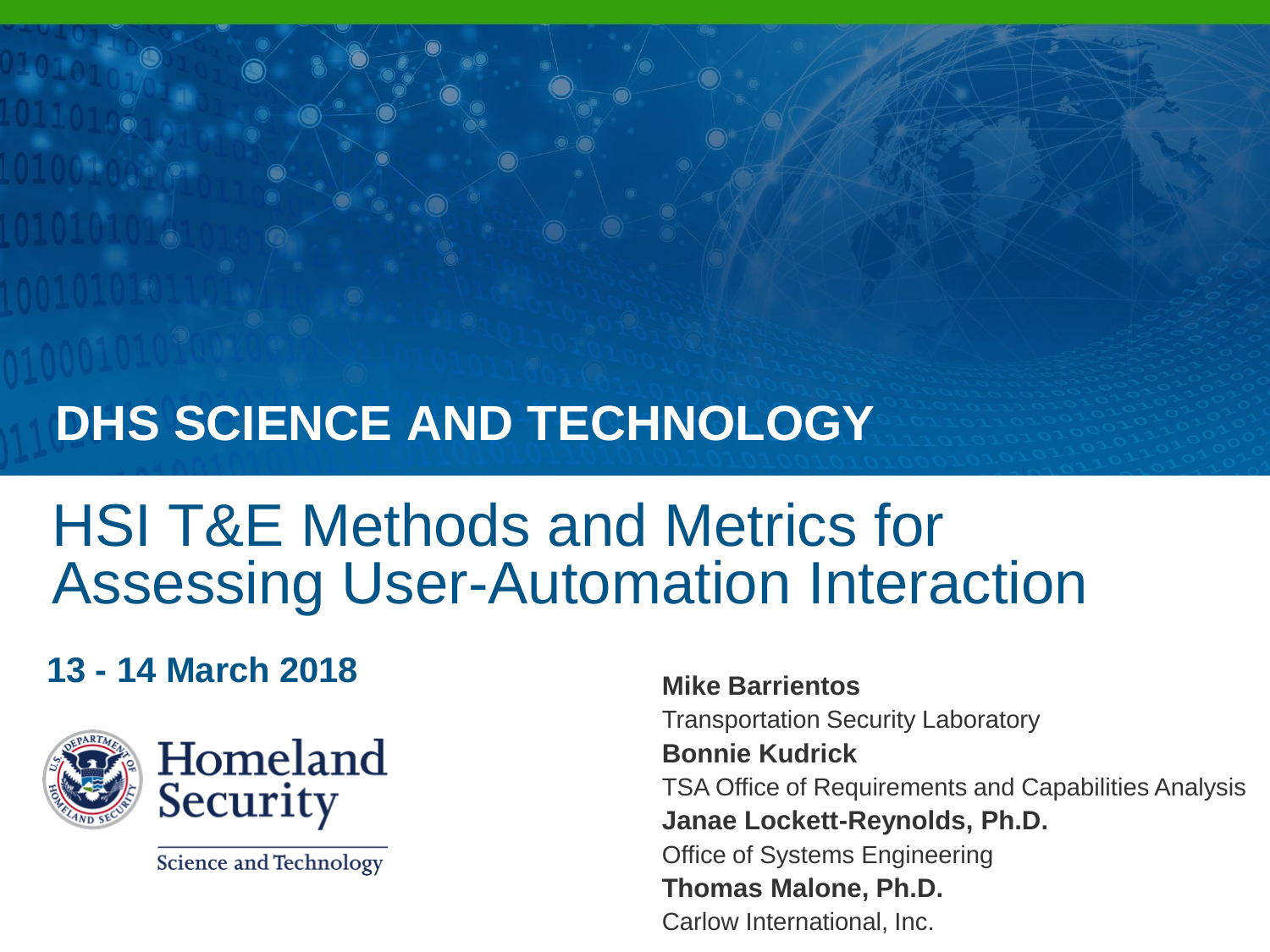## **Agenda**

- Definition of Automation
- Allocation of Functions
- Value of Early T&E
- Systems Engineering Life Cycle (SELC)

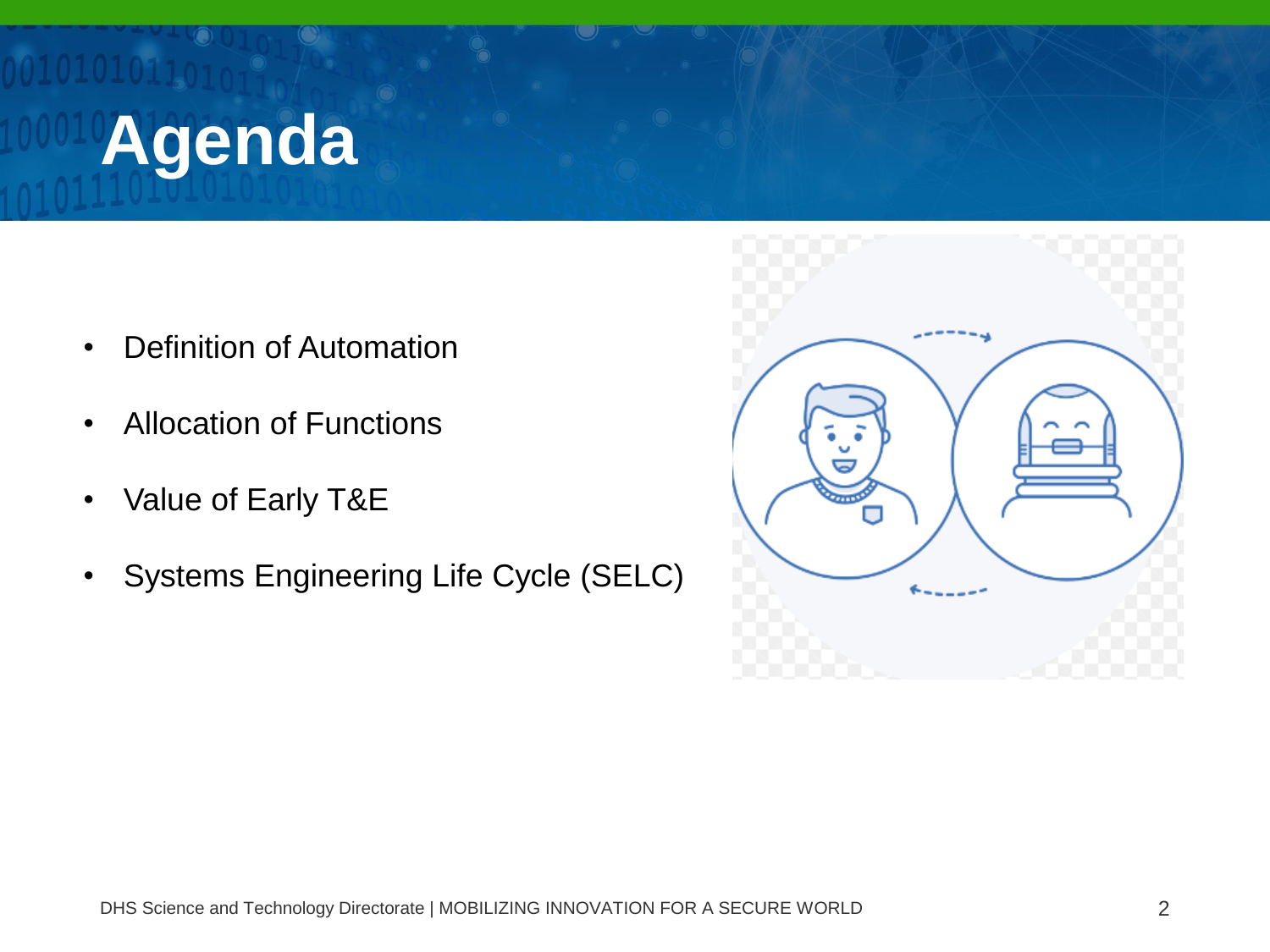## **Automation**

*Technology by which a machine performs a process or procedure*



- Reduces human workload, fatigue, staffing
- Integrates large volumes of data
- Improves vigilance, surveillance, and detection
- Increases safety by removing the human from hazardous environments or situations
- Reduces human error
- Expands and extends human capabilities: strength, sensory abilities, and cognitive processes



- Uses different control strategies than operator
- Elicits the 'out of the loop syndrome'
- Leads to complacency
- Leads to loss of perishable skills
- Creates mode selection errors
- Interferes with operator situation awareness issues
- Interferes with team coordination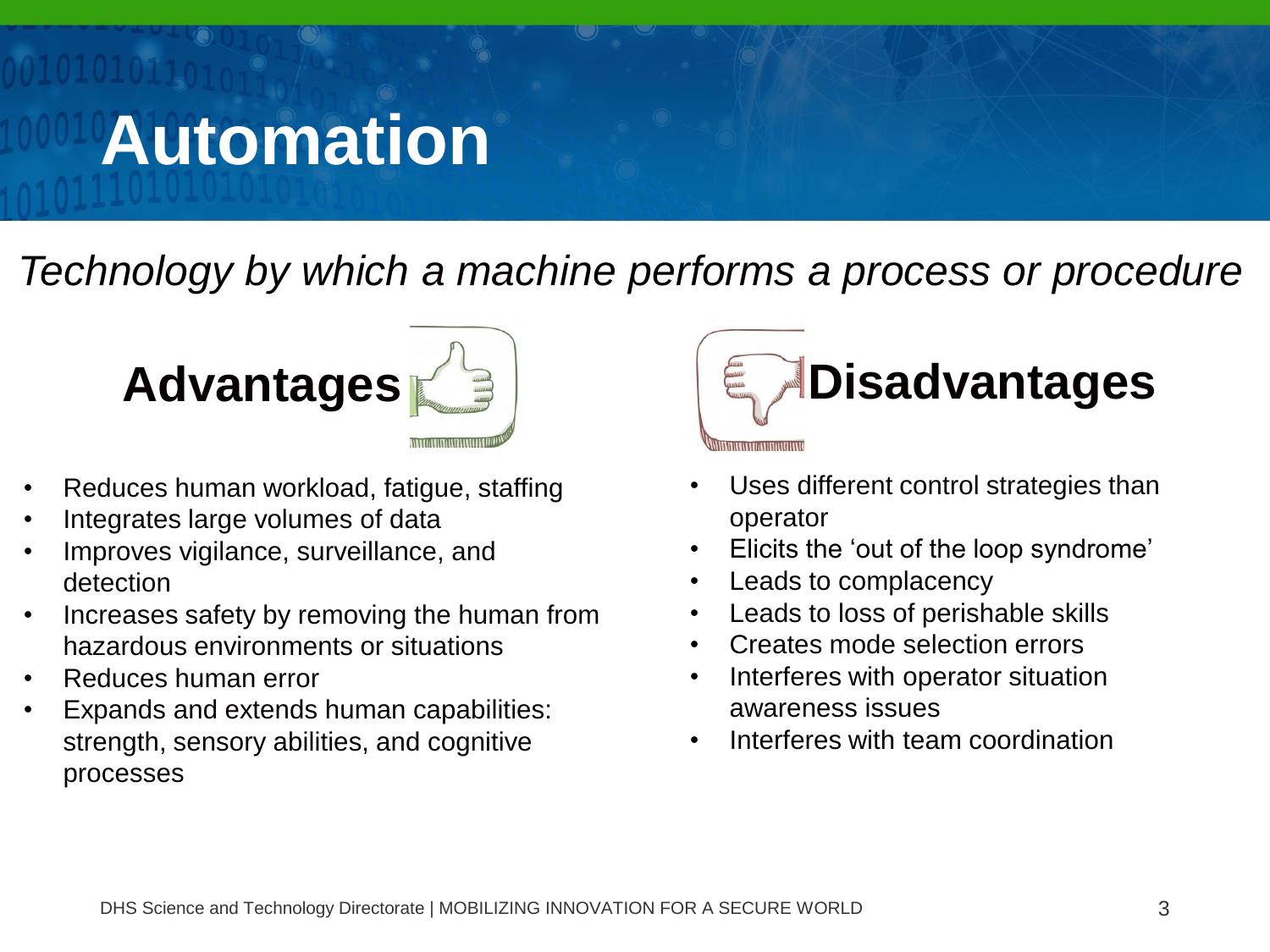#### **Function Allocation in the system design process**

#### **Decisions are made on functions:**

- which ones are fully automated
- which ones are performed by a human only
- which ones are performed by a collaboration between automation and human

#### **Criteria for these decisions include:**

- technology maturation, technical risks, and automation feasibility
- command authority, mission risks, environmental, and operational contexts
- human safety, performance capabilities, and limitations

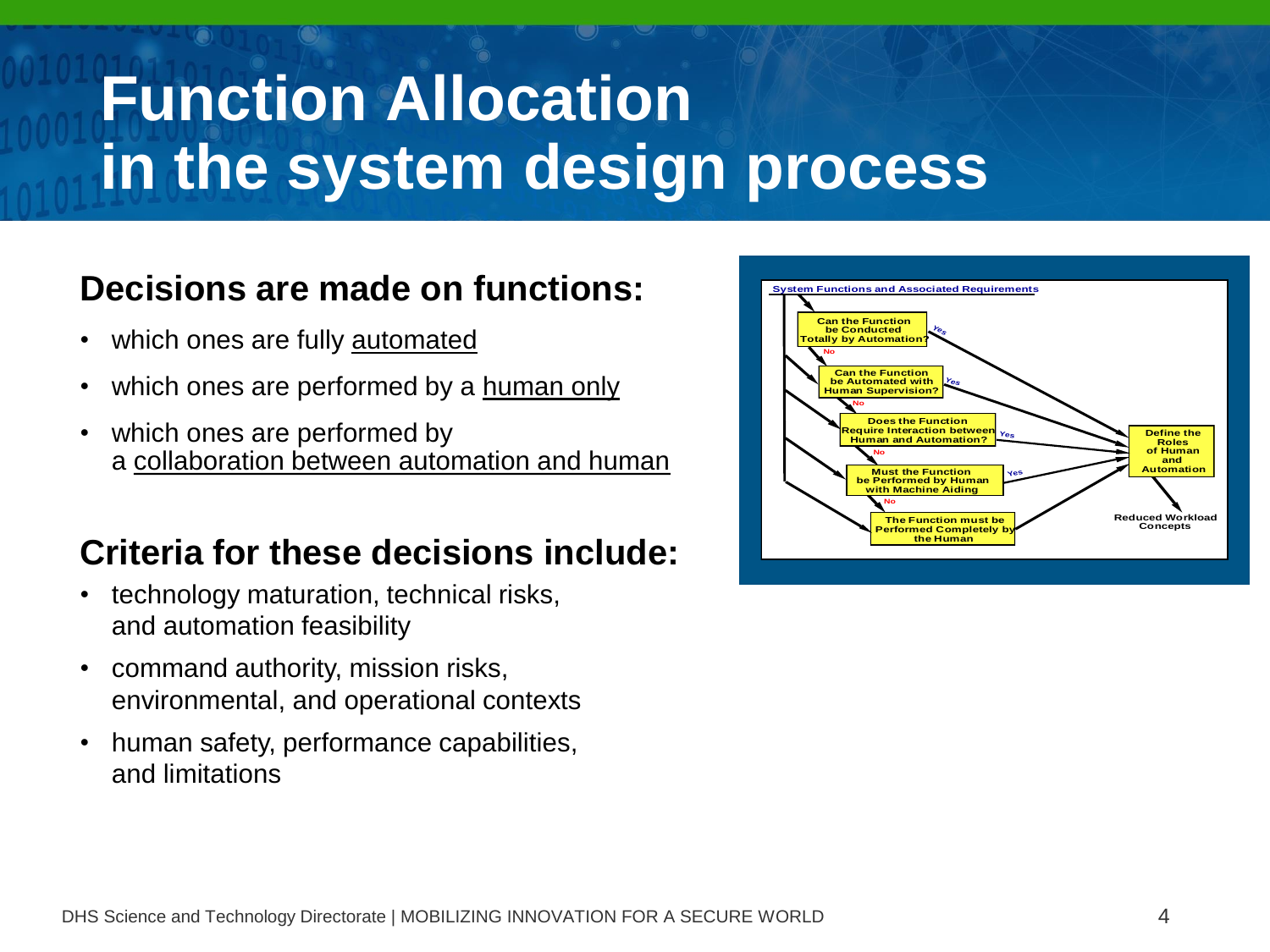## **Value of Early T&E**

Initiating T&E efforts earlier in the process leads to:

- Successful T&E outcomes through early verification of HSI requirements;
- Early identification and implementation of mitigation strategies to reduce HSI risks;
- Earlier identification of problems that can impact system modifications;



DHS Science and Technology Directorate | MOBILIZING INNOVATION FOR A SECURE WORLD 5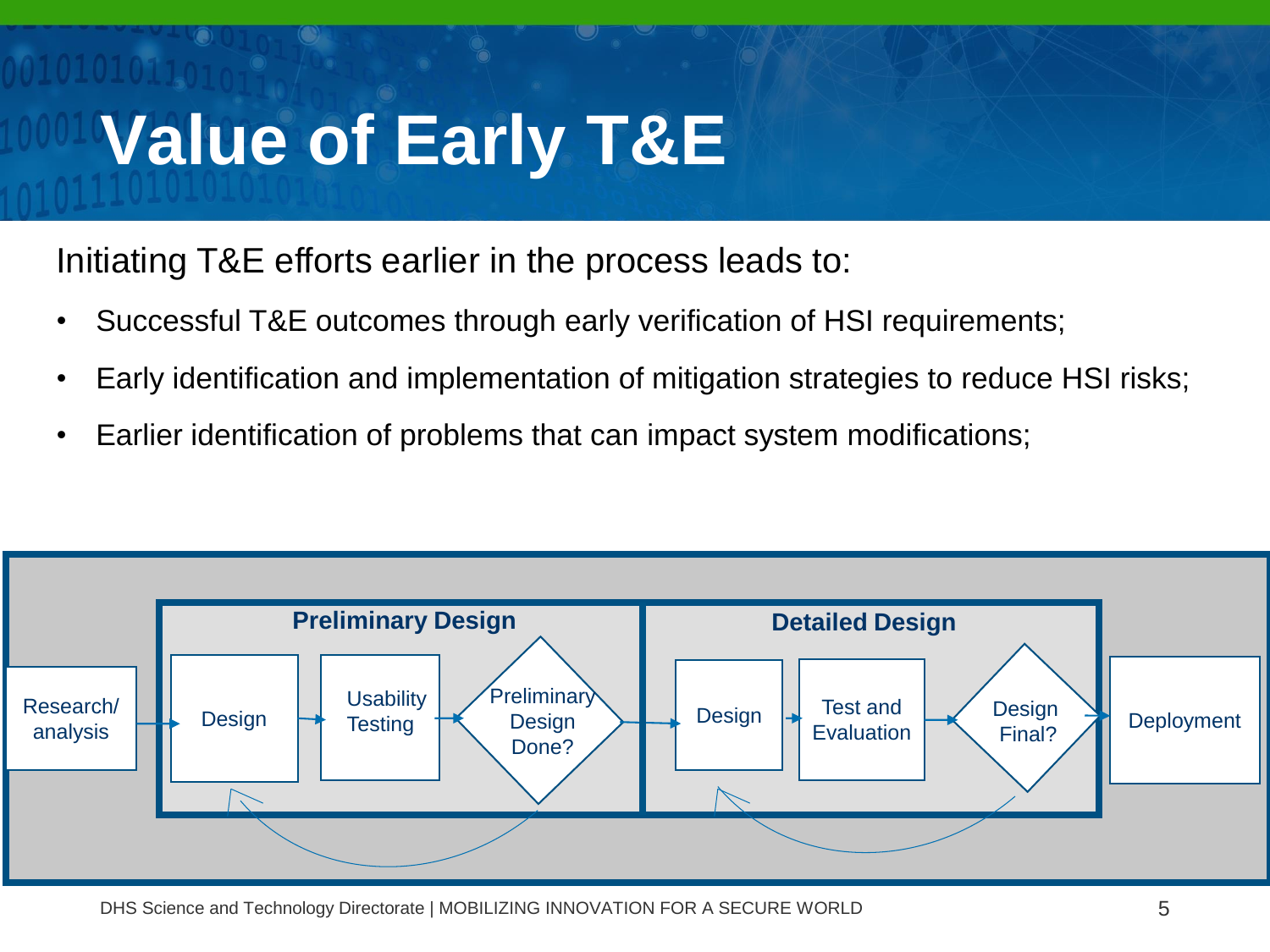### **DHS Systems Engineering Life Cycle**

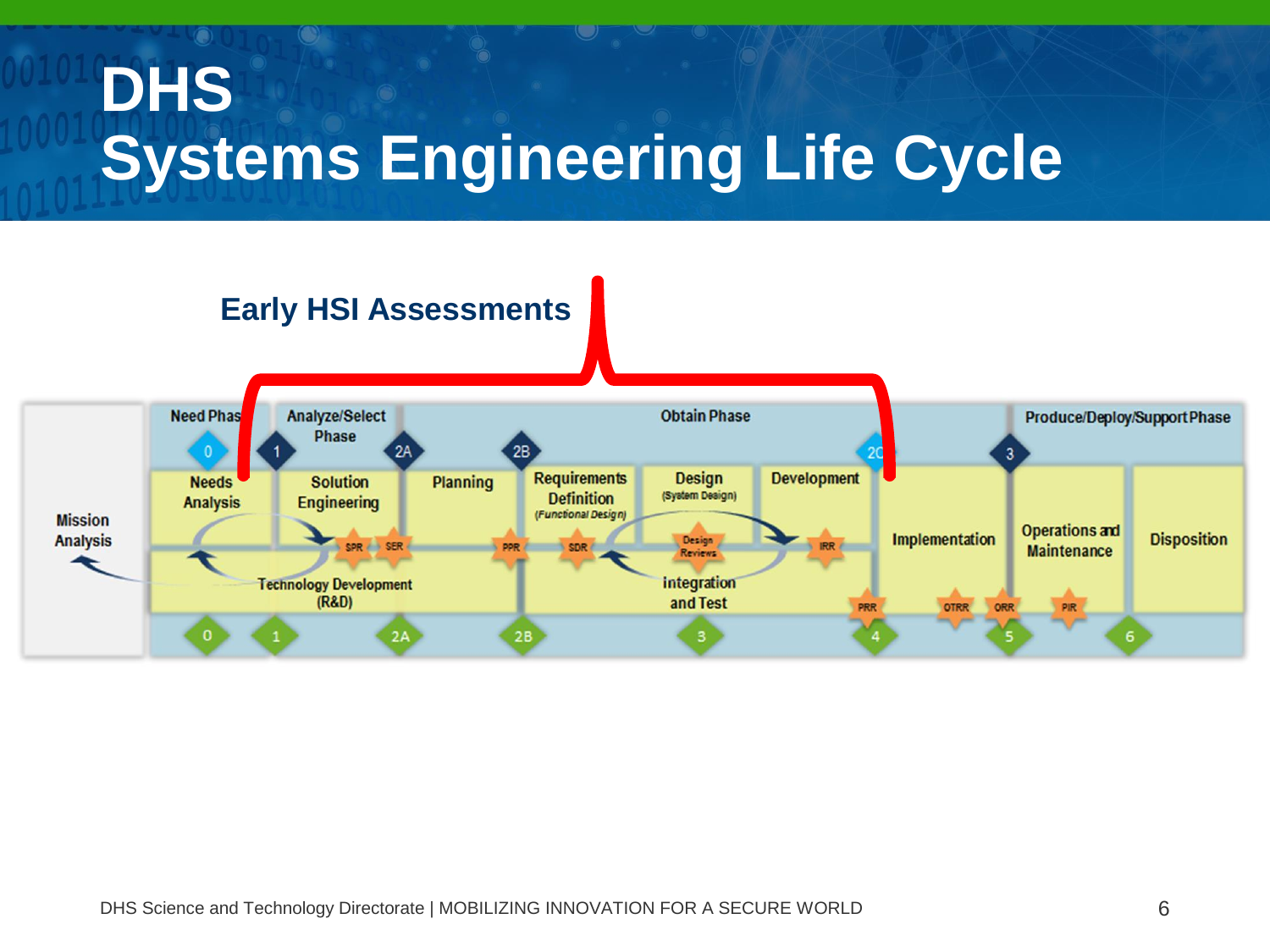# **Key HSI Activities**



- **HSI requirements**
- **Test objectives**
- Measures (e.g., MOSs/MOPs, TPMs and CTPs, and HSI COIs)
- **Test methods**
- **Test design**
- **Test Plan**
- HSI Test activities
- **Analysis**
- **Report**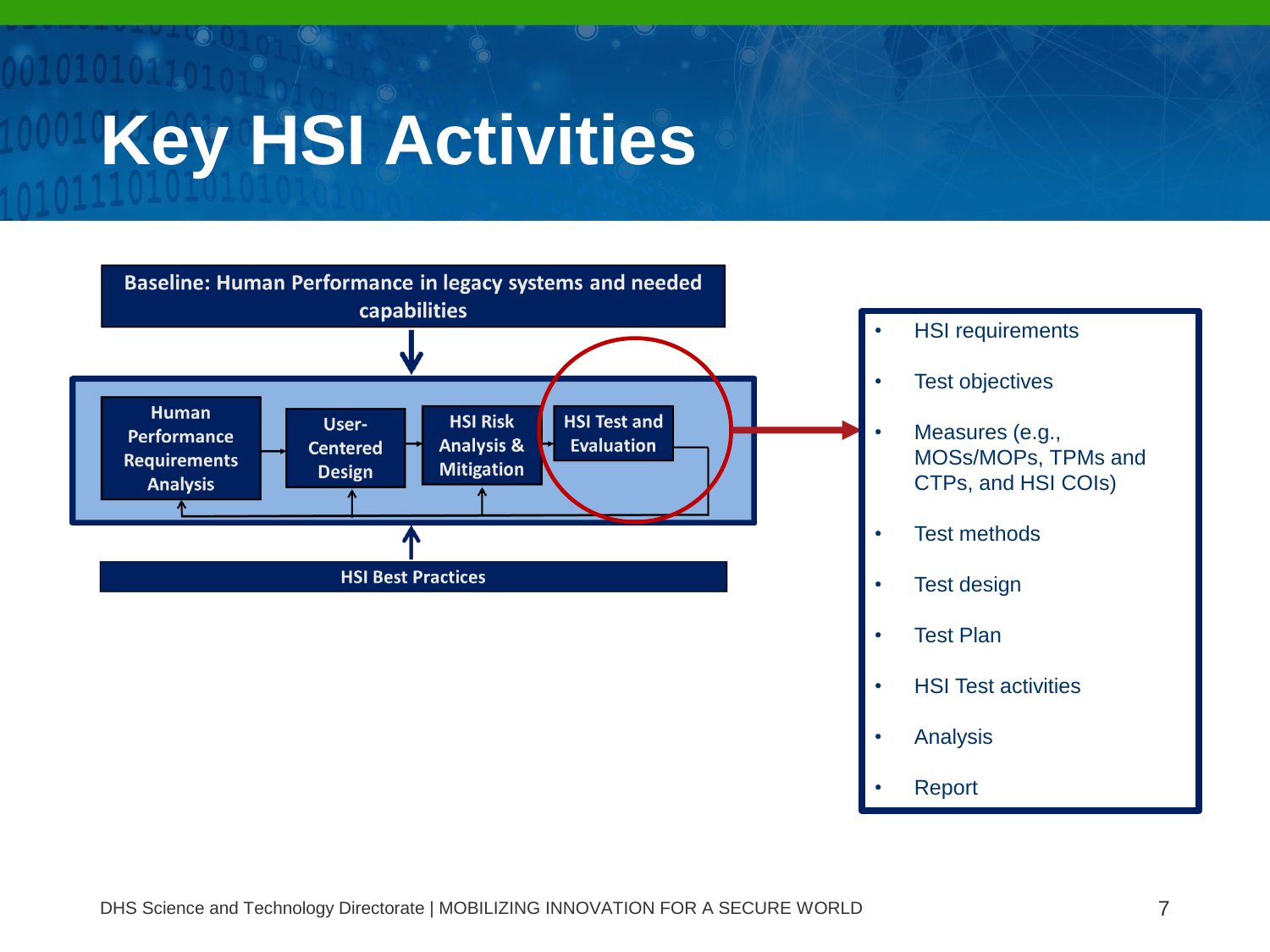#### **Sample HSI Methods and Measures for Automation**

| Methods                                                                                | <b>Measures</b>                                    | <b>Metrics</b>                                                                                                                                                                                                                                                 |
|----------------------------------------------------------------------------------------|----------------------------------------------------|----------------------------------------------------------------------------------------------------------------------------------------------------------------------------------------------------------------------------------------------------------------|
| Direct observation and                                                                 | Usability                                          | Completion rate, number of incorrect decisions/actions, duration of time to                                                                                                                                                                                    |
| measurement                                                                            |                                                    | respond to a stimulus or complete a task, ratings of satisfaction/acceptance)                                                                                                                                                                                  |
| **Experimentation<br>** Actual operations<br>**Simulated Human-in-<br>the-loop studies | Workload<br>(e.g., task load/task engagement)      | Number of instances where task load exceeds threshold, duration period of<br>workload saturation, workload spikes/number of instances or timing situations<br>where the overall workload drops below a set minimum threshold, ratings of<br>perceived workload |
|                                                                                        | <b>Training</b>                                    | Time to train/number of training objectives met                                                                                                                                                                                                                |
| Compliance with standards<br><b>Heuristic Evaluations</b>                              | (e.g., manual and automated tasks)                 |                                                                                                                                                                                                                                                                |
|                                                                                        | Mismatches between authority and<br>responsibility | Number of mismatches between authority and responsibility                                                                                                                                                                                                      |
|                                                                                        | Unpredictability                                   | Number of Type 1 (i.e., human cannot predict the need to act in nominal                                                                                                                                                                                        |
| Checklists                                                                             |                                                    | operations)/Number of Type 2 (i.e., human can predict but the timing is uncertain<br>regarding when the action needs to occur) unpredictable actions                                                                                                           |
| Subjective rating scales                                                               | Coherency                                          | Number of resource conflicts resulting in interdependent activities/significant<br>coordination                                                                                                                                                                |
| Surveys/Questionnaires                                                                 | Interruptions                                      | Number of interruptions                                                                                                                                                                                                                                        |
|                                                                                        | Automation boundary conditions                     | Number of instances/duration when automation is placed outside of boundary<br>conditions, Number of instances where automation does not achieve targets while<br>operating according to its spec                                                               |
|                                                                                        | Adaptation to context                              | Number of instances where there is an Inconsistent response/work-arounds to<br>overly prescribed function allocation                                                                                                                                           |
|                                                                                        | <b>Automation reliability</b>                      | Ratings of trust/degree of overreliance on automation/degree of disuse                                                                                                                                                                                         |
|                                                                                        | Transfer of control                                | Duration of time it take to move from a passive to an active state/# of errors                                                                                                                                                                                 |
|                                                                                        | <b>Situation awareness</b>                         | Mean Situation Awareness Global Assessment Technique (SAGAT) scores across a<br>number of simulation trials                                                                                                                                                    |
|                                                                                        | Comprehension of                                   | End user rating of the extent to which the automation meets expectations                                                                                                                                                                                       |
|                                                                                        | system/automation logic                            |                                                                                                                                                                                                                                                                |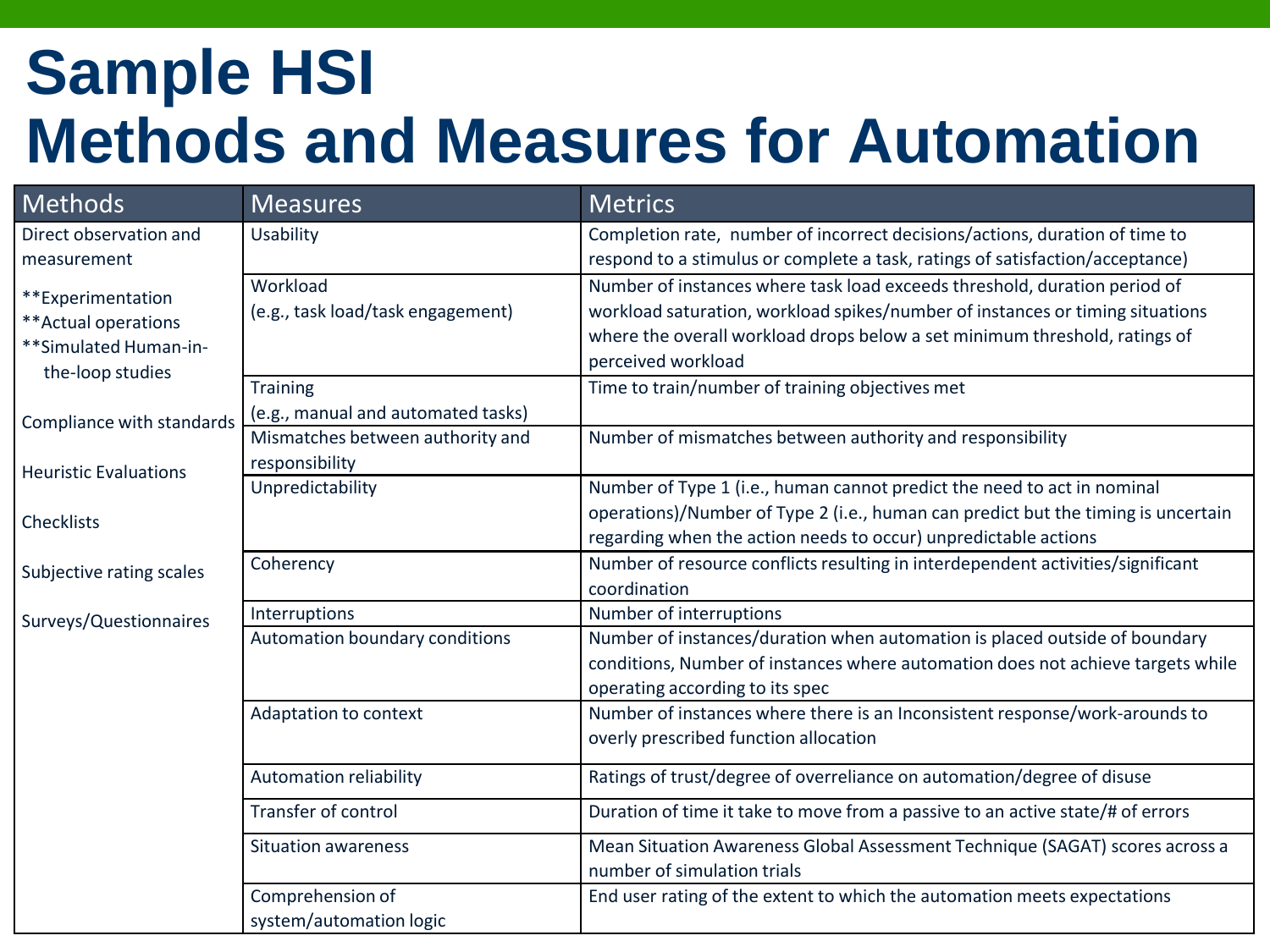#### **T&E Activities: Solution Engineering**

- Identify applicable HSI MOSs and MOPs
- Evaluate alternative concepts
	- o Develop test scenarios
	- o Select HSI methods to assess function allocation approach and define roles of human and automation
- Identify HSI operational requirements and critical operational issues



**Operational Requirement:** The solution shall enable users to successfully complete mission tasks with reduced workload (Threshold  $=$  X and Objective  $=$  X)

<u>COI</u>: Does the design of the automation coupled with user training support the users in successfully accomplishing mission tasks and minimize the deskilling of automated tasks?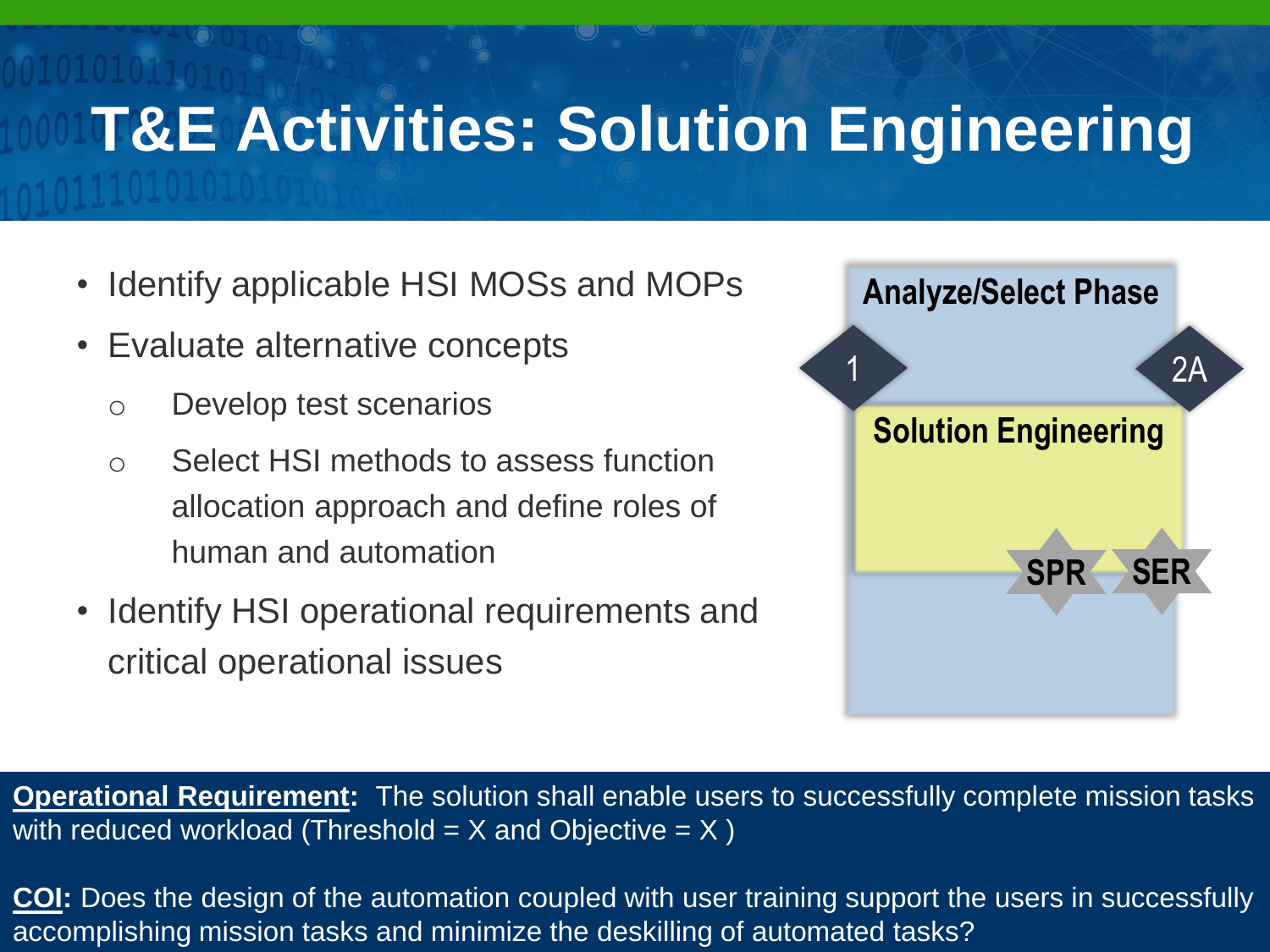## **T&E Activities: Planning**

- Provide HSI inputs to the TEMP (Test and Evaluation Master Plan).
	- o HSI-specific tests
	- o HSI tests as part of system-level testing
- Develop an HSI test strategy
- HSI participation in a T&E IPT
- Provide HSI Critical Technical Parameters (CTPs)



Situation Awareness Mean SAGAT scores

#### **HSI Measures: Critical Technical Parameter:**

Coherency **Example 2** Number of resource conflicts due to overlap in functions Usability **T**ask completion/error rates for task work/teamwork,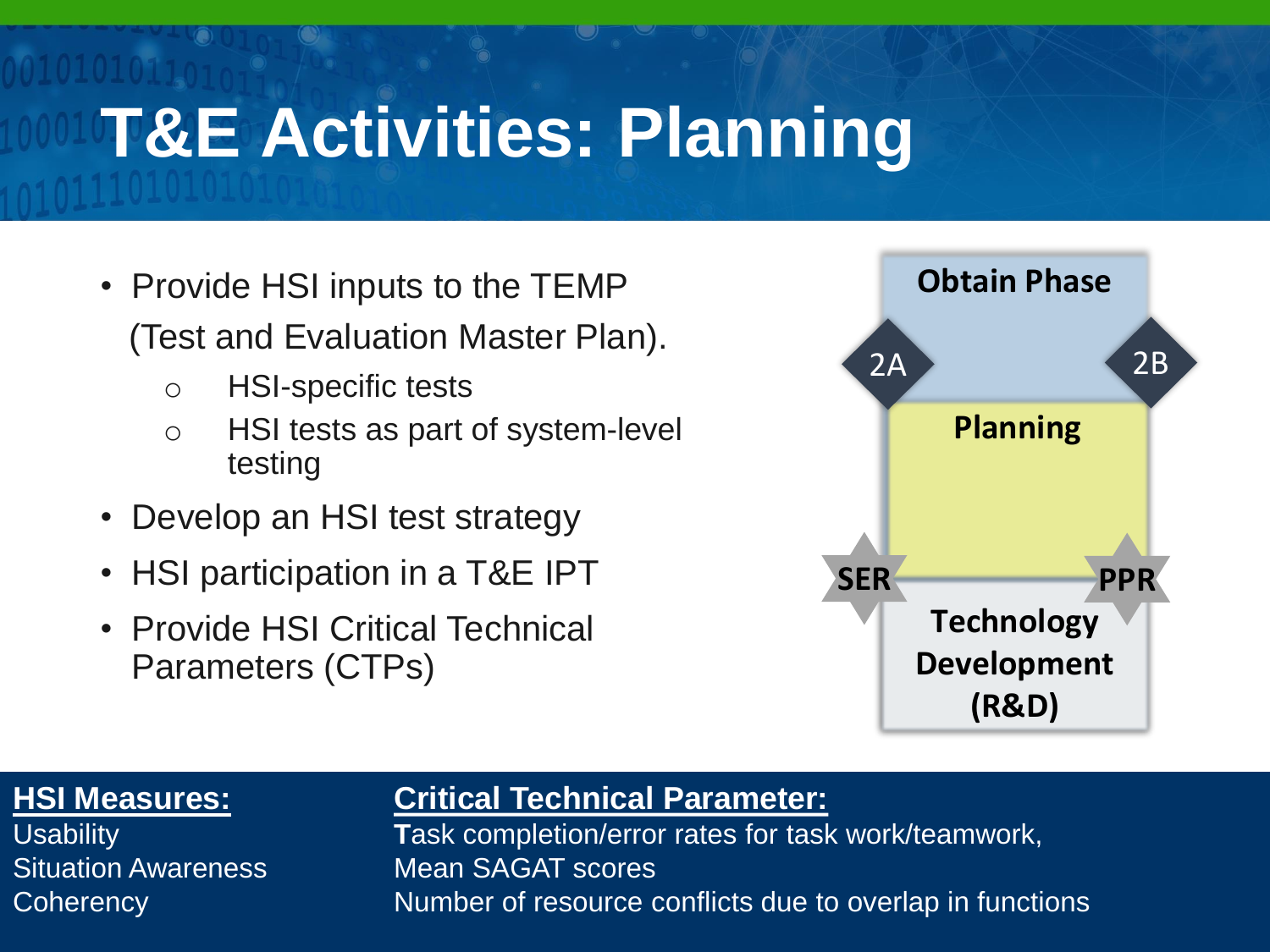#### **T&E Activities: Requirements Definition**

- Determine how HSI T&E activities will refine requirements.
- Determine how HSI T&E is used to assess the adequacy of commercial or COTS products.
- Refine requirements through experimentation and modeling and simulation.



**Requirement:** System function allocation concept shall support the dynamics of the work

IVs: allocation concept, experience level, task demands world 11 a secure world 11 a secure world 11 a secure **Experimental Design**: 2 X 2 X 3 (12 conditions) DVs: time spent in cognitive control modes and transitions between control modes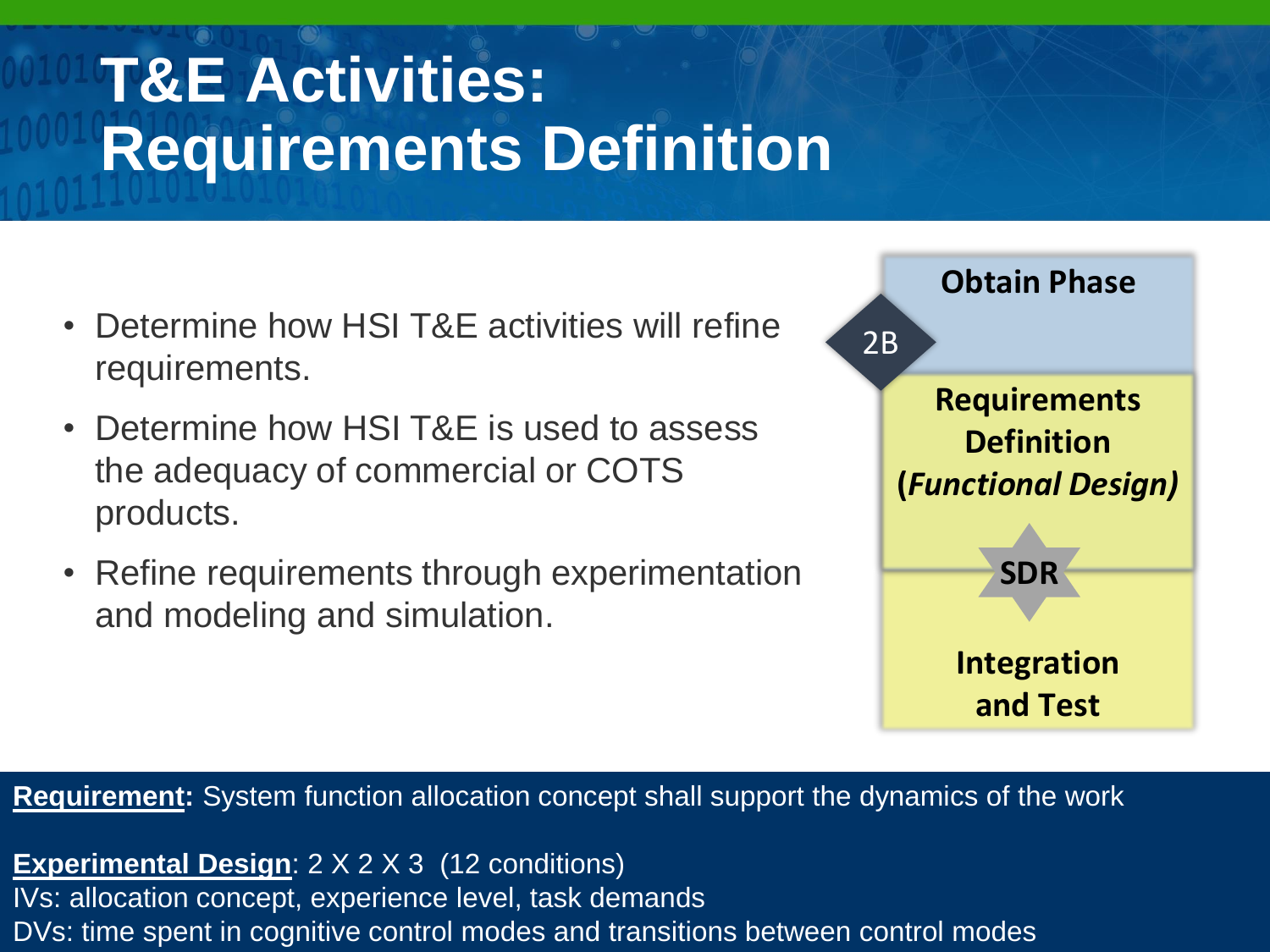# **T&E Activities: Design**

- Develop HSI inputs to the DT&E test plan
- Common methods (analysis, test, demonstration, inspection)
- Iterative testing and evaluation to assess user performance of human-automation interaction
	- o Usability, situation awareness, workload, function allocation concepts



#### **Requirements:**

System shall enable the user to determine asset health, status, and place in a procedural sequence System shall provide adequate early warning notification System shall not interrupt at inappropriate times (e.g., periods of high workload)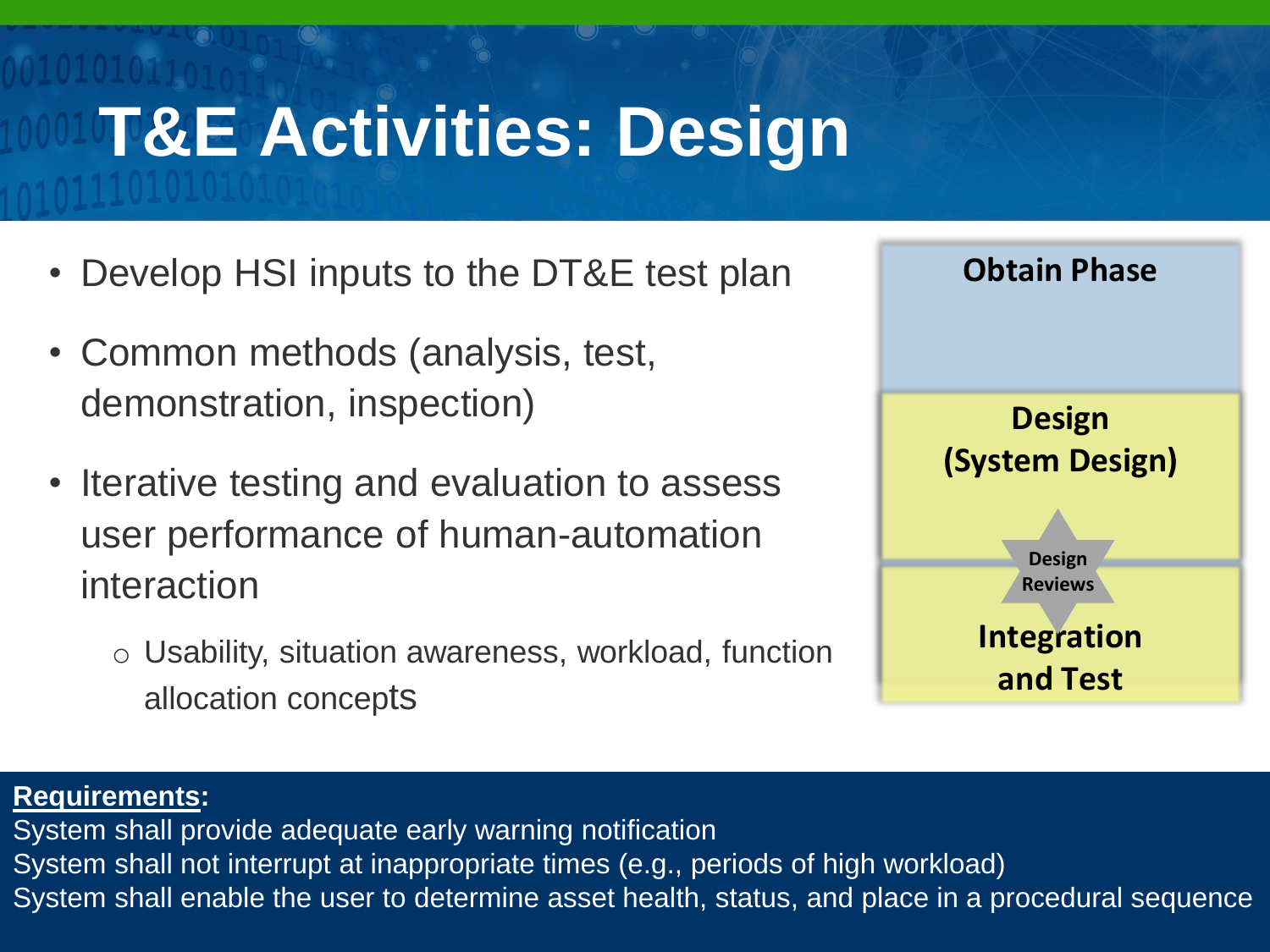#### **T&E Activities: Development**

HSI testing of components, products, and functionality that make up the system

- o Evaluate human performance against TPMs to assess progress towards meeting system performance requirements
- o Identify HSI risks and mitigation strategies



#### **HSI Risks:**

- If automation overly prescribes a course of action or sequence of activities, then users may establish work-arounds or stop using automation
- If authority for task execution and responsibility for the outcome are not assigned to the same "agent", then increased workload due to monitoring associated with the mismatch may occur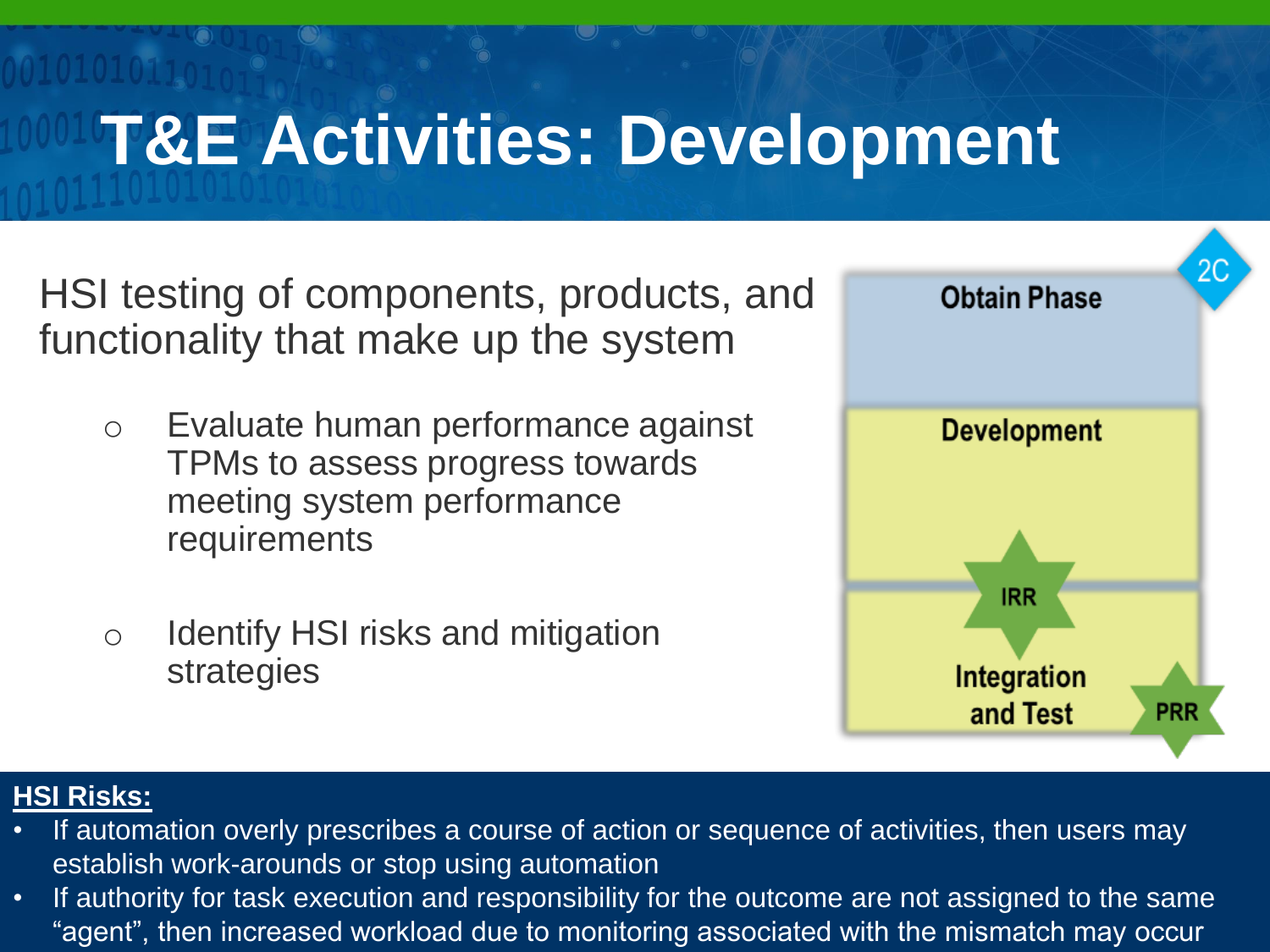## **T&E Activities: Integration and Test**

Determine if integrated system, subsystems, and components satisfy HSI requirements (DT and OT):

- Coordinate with OTA so that Early Operational Assessments address progress toward meeting HSI COIs
- Assess system risks and maturity
- Identify and implement risk mitigation plans and corrective actions



prototypes and actual systems and  $\overline{\mathsf{C}}$  and  $\overline{\mathsf{C}}$  and  $\overline{\mathsf{C}}$  and  $\overline{\mathsf{C}}$  and  $\overline{\mathsf{C}}$  and  $\overline{\mathsf{C}}$  and  $\overline{\mathsf{C}}$  and  $\overline{\mathsf{C}}$  and  $\overline{\mathsf{C}}$  and  $\overline{\mathsf{C}}$  and  $\overline{\mathsf{C}}$  and  $\overline{\mathsf{C}}$  Assess human-automation collaboration effectiveness & efficiency in the completion of mission tasks in representative environments using engineering simulations with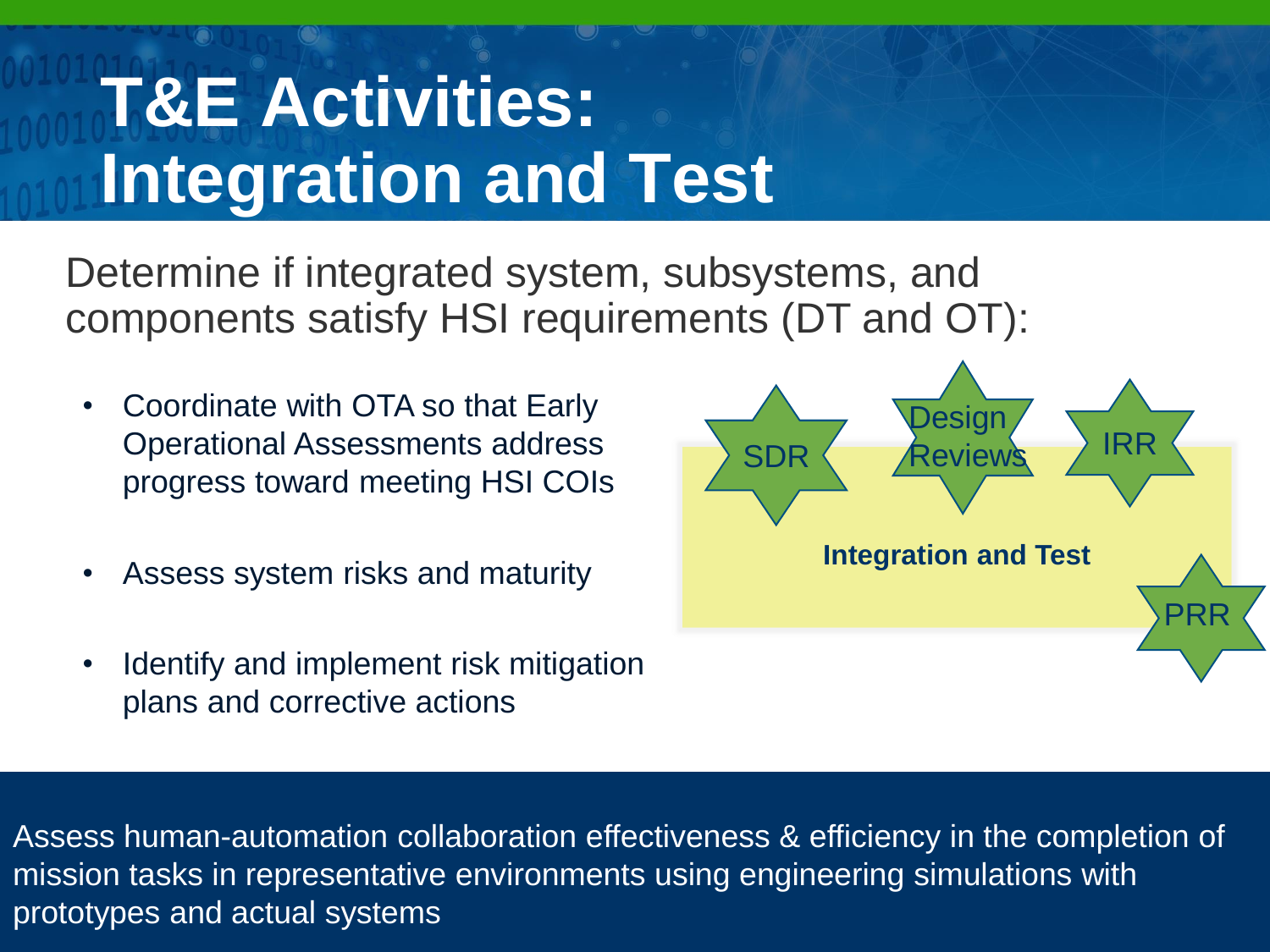# **In closing…**

- There are benefits to "shifting left" and assessing HSI considerations earlier in the acquisition process.
- T&E must evaluate decisions concerning verification of type/level of automation.
- Modern DHS systems increasingly exhibit automated processes (security network monitoring, revenue collection systems, explosive threat detection systems, remote video surveillance systems, etc.)
- Unique opportunities exist for designing automated technology and systems that facilitate teamwork and cooperation

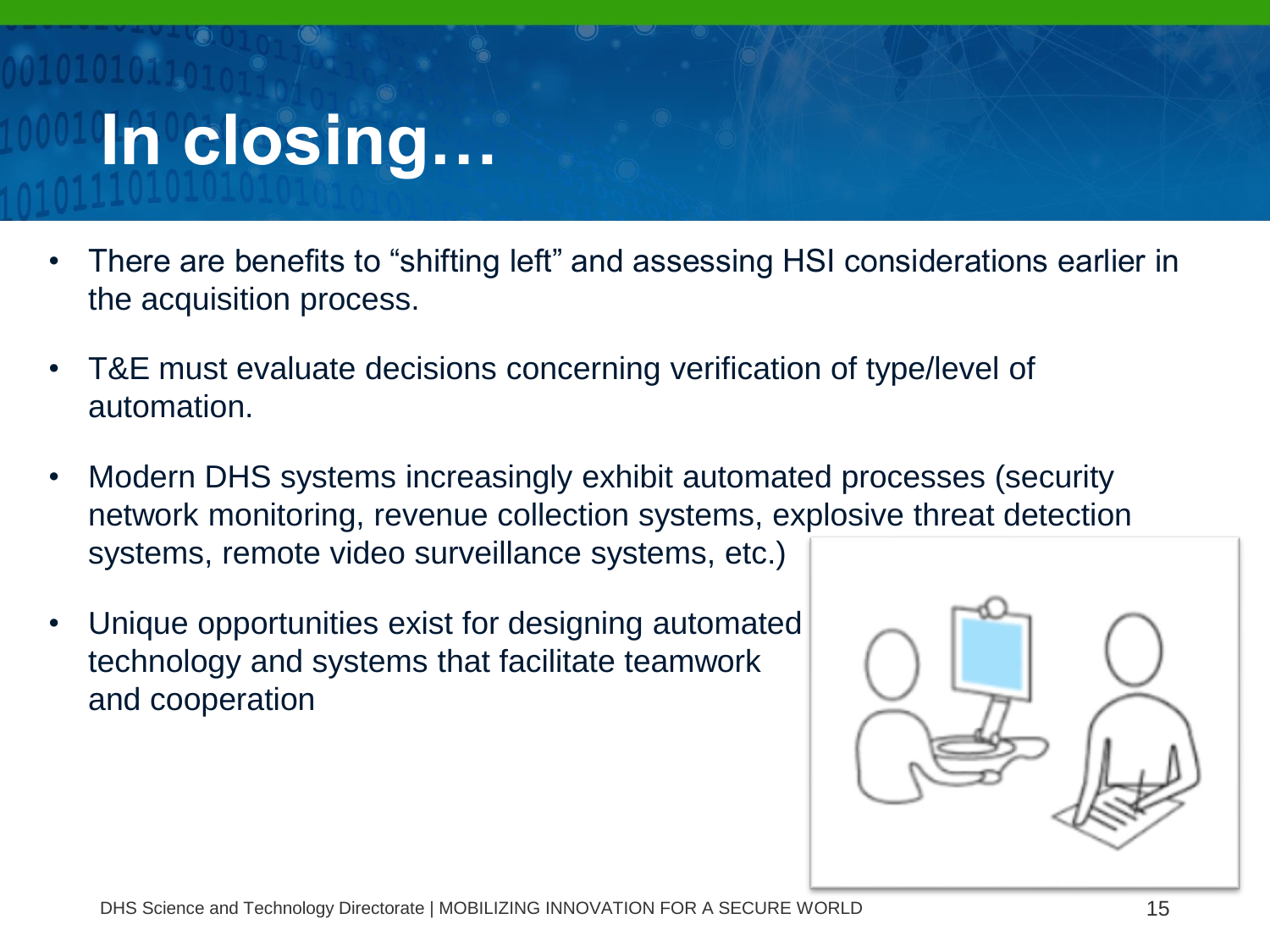# **Questions?**



Homeland Security

**Science and Technology** 

DHS Science and Technology Directorate | MOBILIZING INNOVATION FOR A SECURE WORLD 16